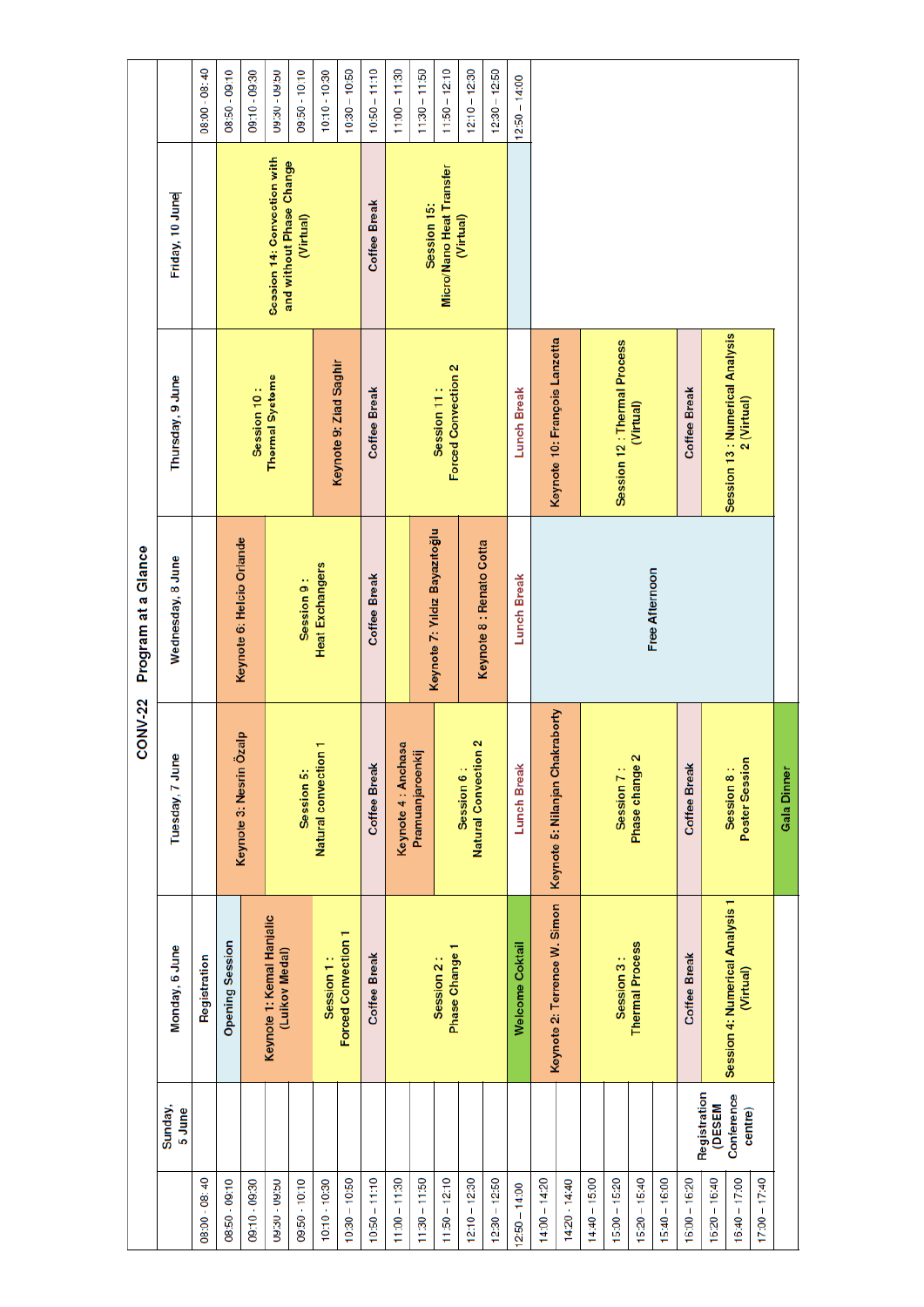#### **5 th International Symposium on Convective Heat and Mass Transfer, CONV-22 Izmir, June 5-10, 2022**

# **PROGRAM**

#### **Sunday, June 5, 2022**

| 18:00<br>$16:00 -$<br>____ | Registration |
|----------------------------|--------------|
|                            |              |

#### **Monday, June 6, 2022**

| $08:00 - 08:40$ | Registration                                                                                                                                           |
|-----------------|--------------------------------------------------------------------------------------------------------------------------------------------------------|
| $08:50 - 09:10$ | <b>Opening Session</b>                                                                                                                                 |
| $09:10 - 10:10$ | Keynote Lecture 1: Luikov Medal Lecture                                                                                                                |
|                 | <b>COMPUTER MODELLING OF THERMALLY-DRIVEN MICROCLIMATE PHENOMENA</b>                                                                                   |
|                 | <b>Kemal Hanjalić</b><br>Session Chair: Terrence Simon                                                                                                 |
|                 |                                                                                                                                                        |
|                 | <b>Session 1: Forced Convection 1</b><br>Session Chair: Terrence Simon                                                                                 |
|                 | A 67                                                                                                                                                   |
| $10:10 - 10:30$ | Supersonic Nitrogen and Helium Jet Impingement on a Flat Stationary Surface<br>Joseph M. Conahan, Ozan C. Ozdemir*, Mohammad E. Taslim and Sinan Muftu |
|                 |                                                                                                                                                        |
| $10:30 - 10:50$ |                                                                                                                                                        |
| $10:50 - 11:10$ | <b>Coffee Break</b>                                                                                                                                    |
|                 | <b>Session 2: Phase Change 1</b>                                                                                                                       |
|                 | Session Chair: Nesrin Özalp<br>A 57                                                                                                                    |
|                 | Numerical Modeling of the Desublimation of CO <sub>2</sub>                                                                                             |
| $11:10 - 11:30$ | Michael Adebayo Oyinloye*, Sreenivasa Rao Gubba, Marius-Gabriel Cojocaru, Deoras Prabhudharwadkar<br>and William L. Roberts                            |
|                 |                                                                                                                                                        |
|                 | A 15<br>Effect of Subcooling and Pressure Over Nucleate Pool Boiling on Micro-Drilled Surfaces                                                         |
| $11:30 - 11:50$ | Tolga Emir <sup>*</sup> , Mete Budakli and Mehmet Arik                                                                                                 |
|                 | A 99                                                                                                                                                   |
| $11:50 - 12:10$ | The Onset of Significant Void in Subcooled Flow Boiling                                                                                                |
|                 | H. Jeong' and W. Jaewoo Shim                                                                                                                           |
|                 | A 71                                                                                                                                                   |
| $12:10 - 12:30$ | Numerical Investigation of Critical Heat Flux under the Effect of Different Operating Conditions in Flow<br><b>Boiling</b>                             |
|                 | Saeid R. Angeneh <sup>*</sup> and Murat K. Aktas                                                                                                       |
|                 | A 60                                                                                                                                                   |
|                 | The Regularities of the Convective Heating Water Droplets at the Transient Phase Change Regime When                                                    |
| $12:30 - 12:50$ | They Slipping in the Radiating Media                                                                                                                   |
|                 | Gintautas Miliauskas, Žygimantas Staliulionis and Monika Maziukienė*                                                                                   |
| $12:50 - 14:00$ | <b>Welcome Reception</b>                                                                                                                               |
| $14:00 - 14:40$ | <b>Keynote Lecture 2</b>                                                                                                                               |
|                 | TURBULENCE MEASUREMENTS IN A TURBINE CASCADE FLOW                                                                                                      |
|                 | <b>Terrence Simon</b><br>Session Chair: Kemal Hanjalić                                                                                                 |
|                 |                                                                                                                                                        |
|                 | <b>Session 3: Thermal Process 1</b><br>Session Chair: M. Ziad Saghir                                                                                   |
|                 |                                                                                                                                                        |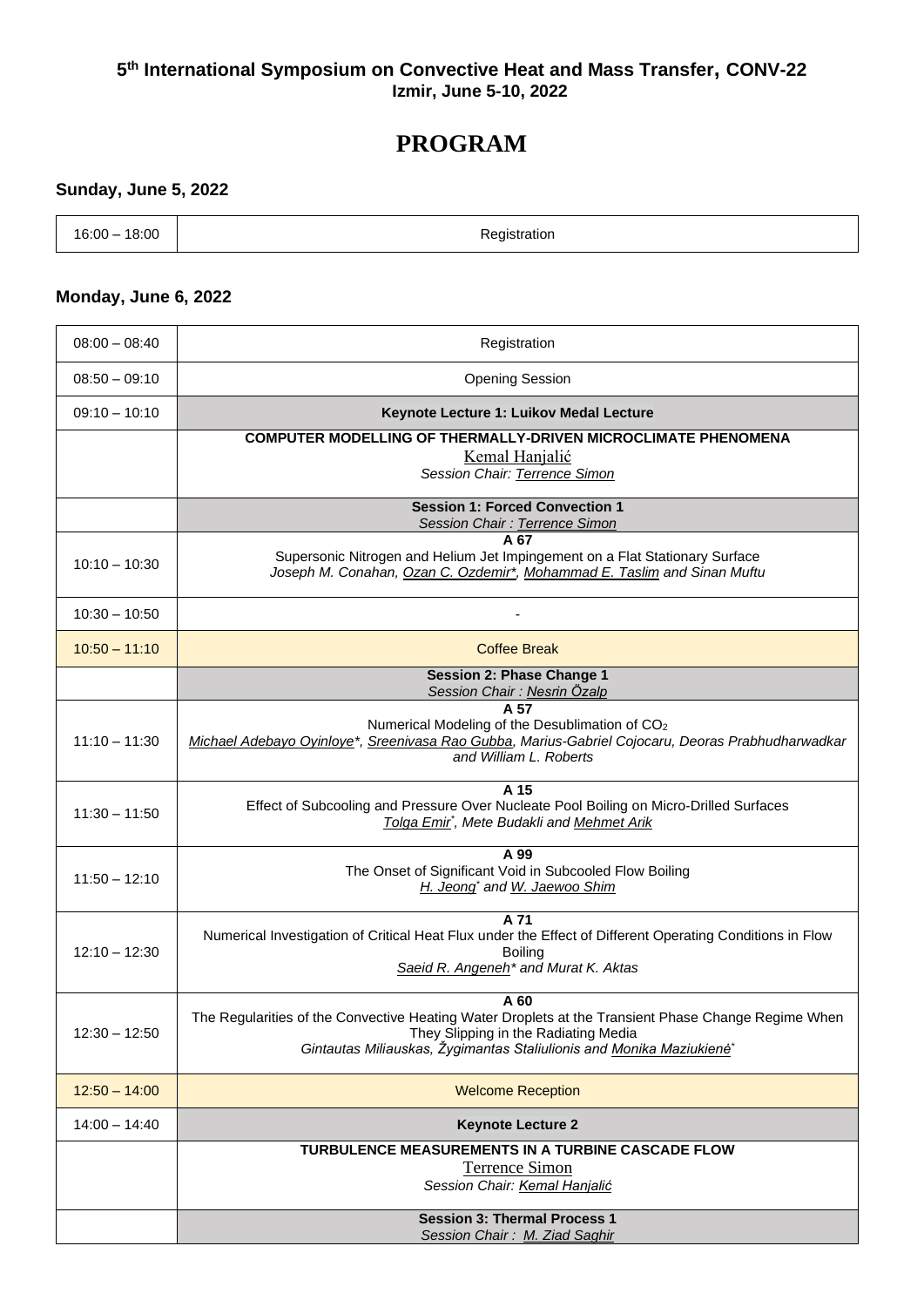| $14:40 - 15:00$ | A 19<br>Investigation of Nanoscale Droplet Evaporation by Molecular Dynamics Simulations<br><b>Ezgi Satiroglu</b> <sup>*</sup> and Murat Barisik                                                    |
|-----------------|-----------------------------------------------------------------------------------------------------------------------------------------------------------------------------------------------------|
| $15:00 - 15:20$ | A 74<br>Study of Heptane Pool Fire in Well-Confined Military Vehicle Engine Compartment<br>Soleh F. Junjunan, Khaled Chetehouna*, Axel Cablé, Abdulhadi Abdlgwad, Antoine Oger and Romie O.<br>Bura |
| $15:20 - 15:40$ | $\overline{A}$ 12<br>Drop-on-Demand Inkjet Printing Assessment of Graphene from Aqueous Graphene Dispersions<br>Elif Begum Elcioglu* and Erdem Ozyurt                                               |
| $15:40 - 16:00$ | A 13<br><b>Activated Carbon Heat Sinks</b><br>Alperen Günay                                                                                                                                         |
| $16:00 - 16:20$ | <b>Coffee Break</b>                                                                                                                                                                                 |
|                 | <b>Session 4: Numerical Analysis 1 (Virtual)</b><br>Session Chair: Carolina Naveira-Cotta                                                                                                           |
| $16:20 - 16:35$ | A 95<br>Laminar Natural Convection of Power-Law Fluids in a Trapezoidal Enclosure Heated from the Bottom<br>Sean P. Malkeson*, Saleh Alshaali and Nilanjan Chakraborty                              |
| $16:35 - 16:50$ | A 76<br>Effect of Variable Viscosity on Natural Convection Within a Semi-Cylindrical Cavity Filled with a Heat<br><b>Generating Fluid</b><br>A. I. Kudrov* and M. A. Sheremet                       |
| $16:50 - 17:05$ | A 21<br>Numerical Heat Transfer Analysis of Two-Phase Flow in Horizontal and Inclined Flowlines using OpenFOAM<br>Nsidibe Sunday*, Abdelhakim Settar, Khaled Chetehouna and Nicolas Gascoin         |
| $17:05 - 17:20$ | A 52<br>Effects of the Soil Properties on Canadian Wells Performance: Numerical Simulation<br>Islam Boukail, Louay Fenchouch, Nabil Kharoua* and Hamza Semmari                                      |
| $17:20 - 17:35$ | A 42<br>Convective Heat Transfer in the Brest-OD-300 Nuclear Reactor Fuel Rod<br>D. Fedorovich <sup>*</sup> and I. Paramonova                                                                       |
| $17:35 - 17:50$ | A 39<br>Heat Transfer Improvements in Nanofluid Synthesis, Stability, and Thermophysical Properties: A Review<br>B.S. Mashishi*, Z. Huan, T. Sithebe <sup>,</sup> and V.R Veeredhi                  |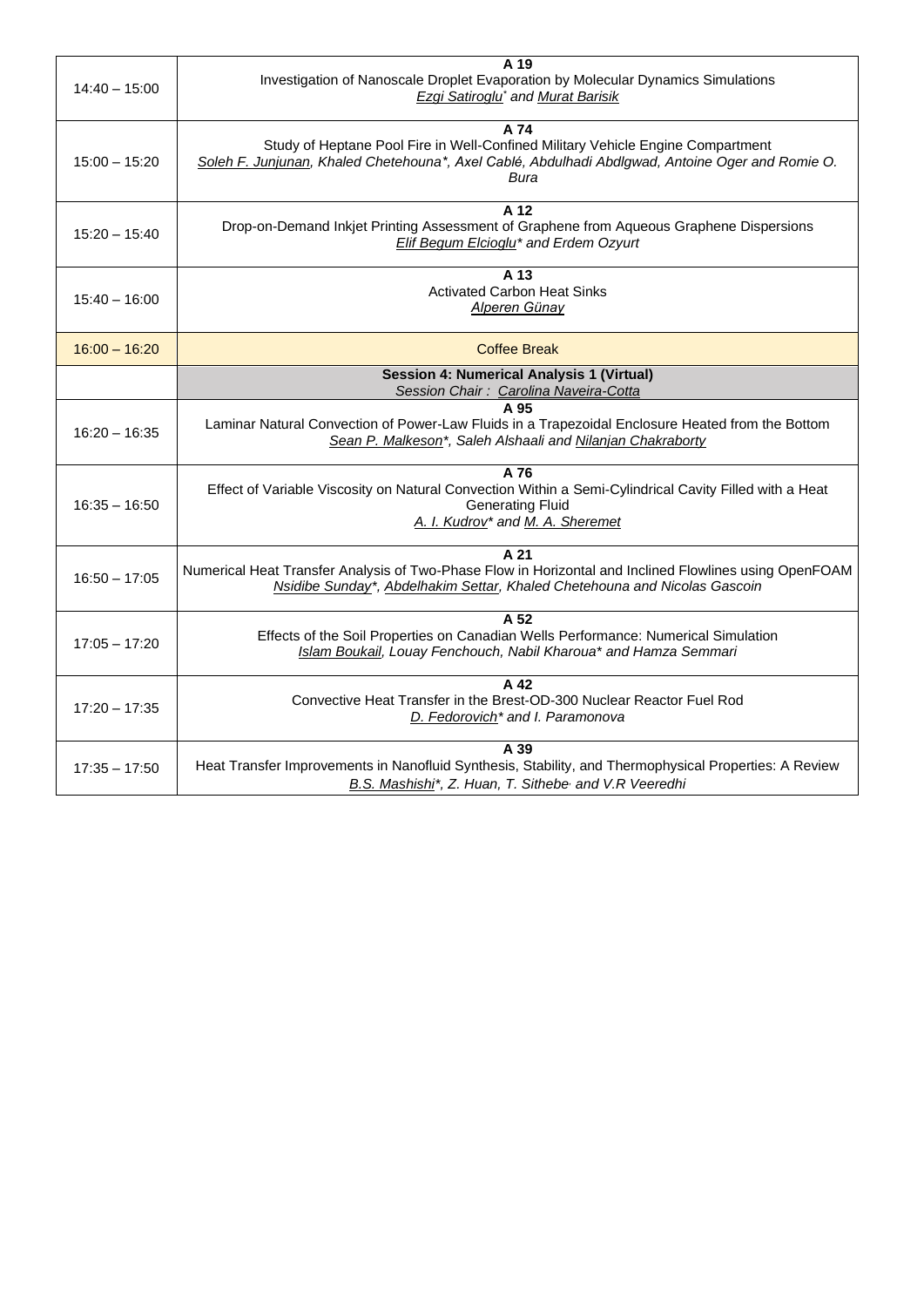|                 | <b>Keynote Lecture 3</b>                                                                                                                                                                        |
|-----------------|-------------------------------------------------------------------------------------------------------------------------------------------------------------------------------------------------|
| $08:50 - 09:30$ | <b>SOLAR FUELS PRODUCTION USING HIGH TEMPERATURE SOLAR REACTORS</b><br>UNDER TRANSIENT THERMAL RESPONSE                                                                                         |
|                 | Nesrin Özalp<br>Session Chair: Yıldız Bayazıtoğlu                                                                                                                                               |
|                 | <b>Session 5: Natural Convection 1</b>                                                                                                                                                          |
|                 | Session Chair: Yıldız Bayazıtoğlu<br>A 50                                                                                                                                                       |
| $09:30 - 09:50$ | Fully Developed Mixed Convection in a Plane Vertical Microchannel<br>Jacques Padet* and Renato Cotta                                                                                            |
| $09:50 - 10:10$ | A 14<br>Natural Convection in a Cylindrical Enclosure with Different Internal Objects<br>Ibrahim Jarrah and Rizwan Uddin'                                                                       |
| $10:10 - 10:30$ | A 48<br>Effects of Wall-Shearing on Weakly Turbulent Rayleigh-Bénard Convection<br>Ilyas Yilmaz <sup>*</sup>                                                                                    |
| $10:30 - 10:50$ | A 69<br>Effect of Prandtl and Richardson Numbers on Convection Heat Transfer from a Heated Circular Cylinder<br>Immersed in a Wake of an Adiabatic Cylinder<br>Zaher Ramadan* and Chan Woo Park |
| $10:50 - 11:10$ | <b>Coffee Break</b>                                                                                                                                                                             |
| $11:10 - 11:50$ | <b>Keynote Lecture 4</b>                                                                                                                                                                        |
|                 | THE PERFORMANCE ENHANCEMENT OF THE AGRICULTURAL POSTHARVEST COOLING<br><b>SYSTEMS BY USING HEAT EXCHANGERS</b>                                                                                  |
|                 | Anchasa Pramuanjaroenkij<br>Session Chair: Renato M. Cotta                                                                                                                                      |
|                 | <b>Session 6: Natural Convection 2</b><br>Session Chair: Renato M. Cotta                                                                                                                        |
| $11:50 - 12:10$ | A 30<br>Heat Transfer Rectification for Energy Managmement in Buildings<br>Abdulmajeed Mohamad                                                                                                  |
| $12:10 - 12:30$ | A 88<br>Natural Convection-Driven Phase Change Inside Cylindrical Annulus<br>Okan Gök*, Ersin Alptekin, Mehmet A. Ezan and Aytunç Erek                                                          |
| $12:30 - 12:50$ | A 18<br>Modeling of Thermal Conductivity of Bio-Based Building Composites<br>Fabian Dietrich, Piotr Łapka,*, Piotr Furmański, Maris Sinka and Diana Bajare                                      |
| $12:50 - 14:00$ | <b>Lunch Break</b>                                                                                                                                                                              |
| $14:00 - 14:40$ | <b>Keynote Lecture 5</b>                                                                                                                                                                        |
|                 | PREMIXED FLAME-WALL INTERACTION AND HEAT TRANSFER CHARACTERISTICS IN TURBULENT<br>BOUNDARY LAYERS: INSIGHTS BASED ON DIRECT NUMERICAL SIMULATIONS                                               |
|                 | Nilanjan Chakraborty<br>Session Chair: Abdulmajeed A. Mohamad                                                                                                                                   |
|                 | <b>Session 7: Phase change 2</b><br>Session Chair: Abdulmajeed A. Mohamad                                                                                                                       |
|                 |                                                                                                                                                                                                 |
| $14:40 - 15:00$ | A 16<br>Influence of Frost Formation on Heat Transfer Effectiveness of Extended Surfaces<br>Alper Saygin *, Ceyhun Topal, Altug M. Basol and Mehmet Arik                                        |
| $15:00 - 15:20$ | A 47<br>Validation of a Heat-Pipe Experiment Using CFD<br>Höhne T.*                                                                                                                             |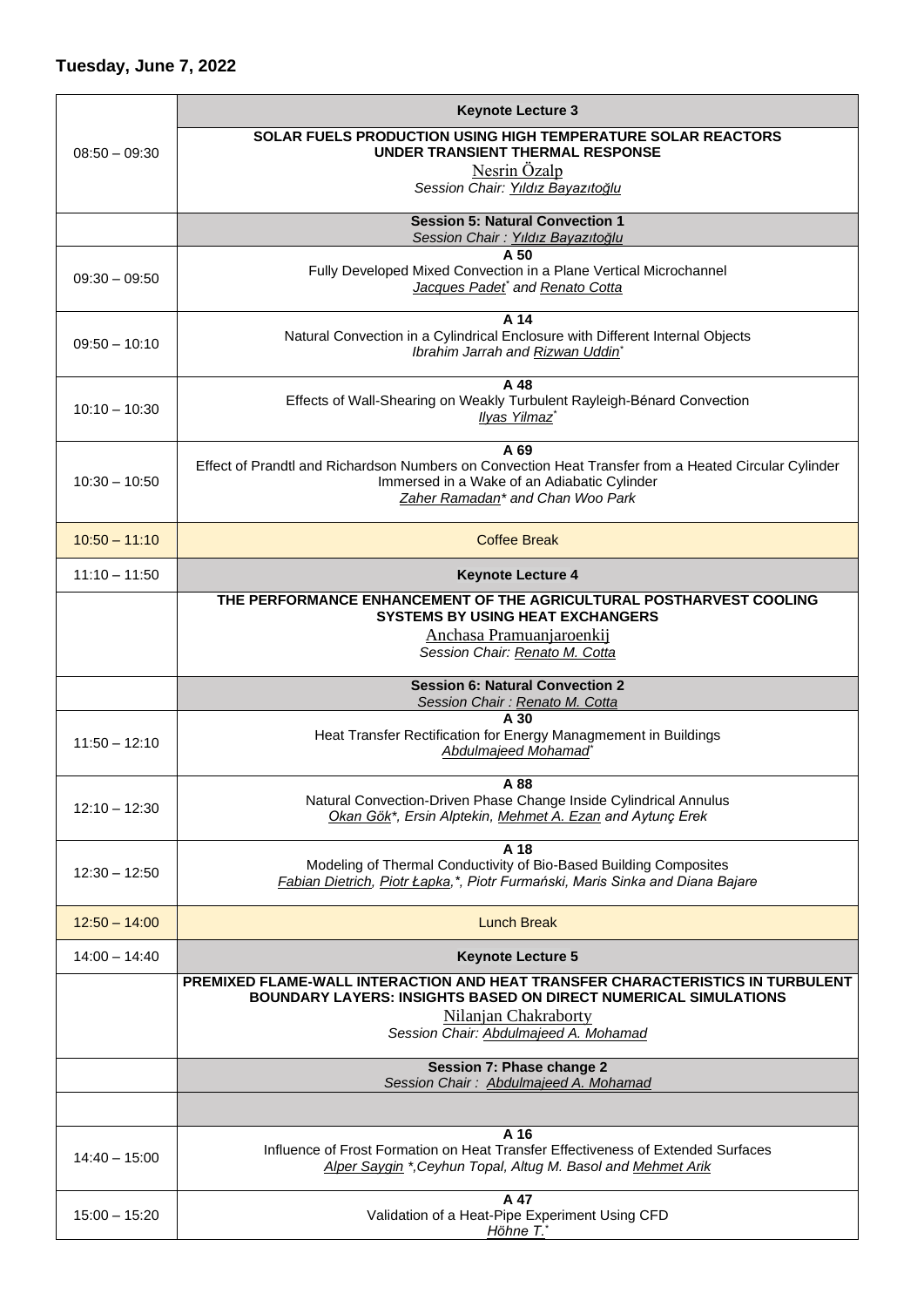| $15:20 - 15:40$ | A 98<br>Numerical Investigation of the Refining Process in a Glass Melting Furnace Containing Gas Bubbles<br>Tolga Altinoluk*, Altug M. Basol, M. Pinar Menguc and Adnan Karadag |
|-----------------|----------------------------------------------------------------------------------------------------------------------------------------------------------------------------------|
| $15:40 - 16:20$ | Coffee Break                                                                                                                                                                     |
| $16:20 - 17:40$ | <b>Poster Session</b><br>Session Chair:                                                                                                                                          |
|                 | <b>Gala Dinner</b>                                                                                                                                                               |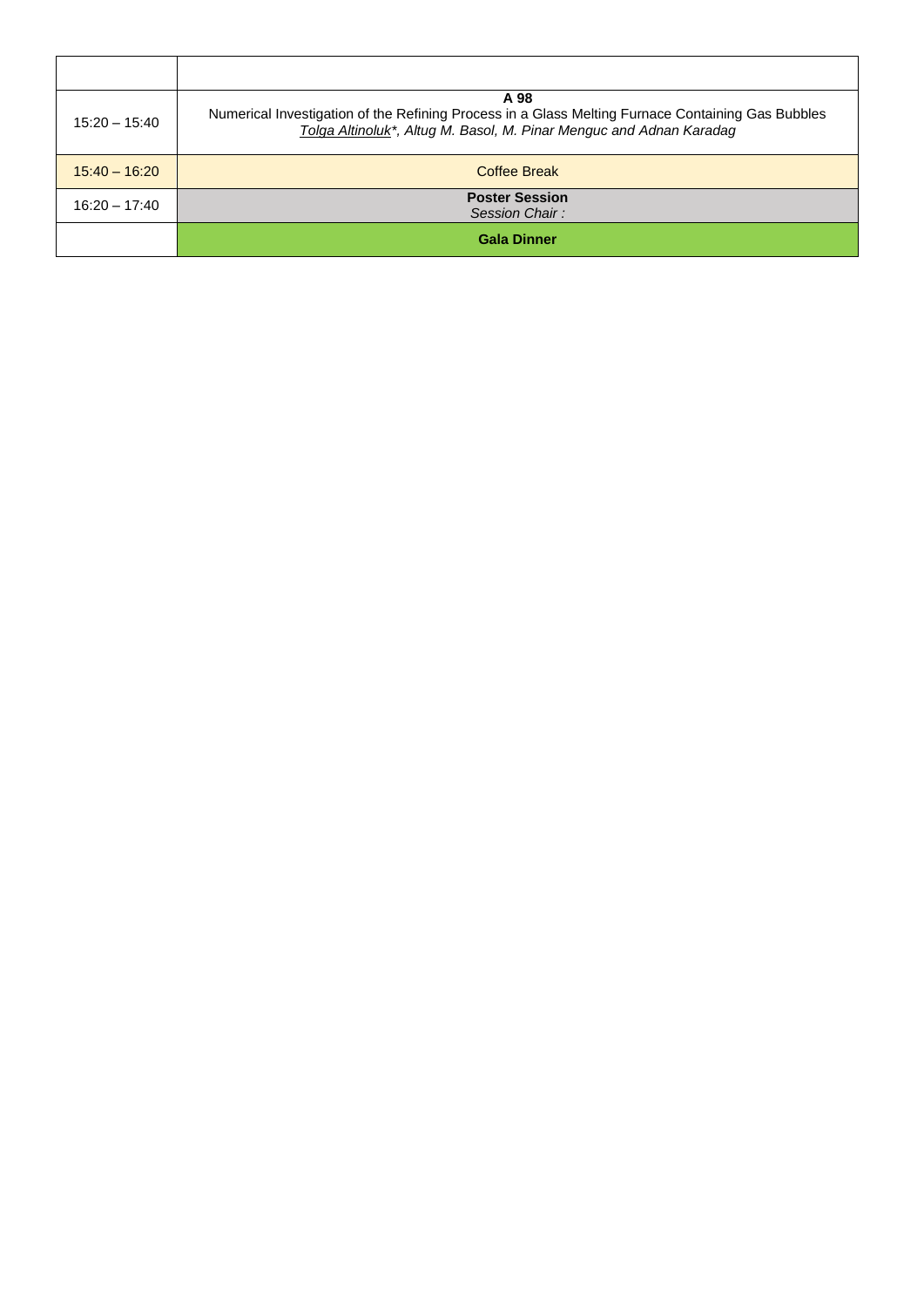|                 | <b>Keynote Lecture 6</b>                                                                                                                       |
|-----------------|------------------------------------------------------------------------------------------------------------------------------------------------|
| $08:50 - 09:30$ | DIRECT SIMULATIONS AND INVERSE PROBLEMS INVOLVING NONUNIFORMLY HEATED<br><b>PALLADIUM NANOFLUIDS</b>                                           |
|                 | Helcio Orlande                                                                                                                                 |
|                 | Session Chair: Jacques Padet                                                                                                                   |
|                 | <b>Session 9: Heat Exchangers</b>                                                                                                              |
|                 | Session Chair: Jacques Padet<br>A <sub>20</sub>                                                                                                |
|                 | Experimental Thermal Performance Evaluation of Plate Heat Exchanger Made from Green-Poxy Resin-                                                |
| $09:30 - 09:50$ | Based Bio-Composite and SiC Powder                                                                                                             |
|                 | Abdelhakim Settar*, Jean-Loup Sarrat, Khaled Chetehouna and Asih Melati                                                                        |
|                 | A 34<br>Thermal Performance Characterization of a Flat-Grooved Heat Pipe Integrated Cold Plate                                                 |
| $09:50 - 10:10$ | Kaan Atak, Öykü Çoşar, A. Cem Gözükara, Mustafa Ocak, Ahmet Özdemir, Mustafa Karakoç, Zafer                                                    |
|                 | Dursunkaya and Barbaros Cetin*                                                                                                                 |
|                 | A 83                                                                                                                                           |
| $10:10 - 10:30$ | On The Correct Modeling of Flow Characteristics in Double Pipe Heat Exchangers with Inner Dimpled Tube<br>Nur Çobanoğlu* and Ziya H. Karadeniz |
|                 | A 35                                                                                                                                           |
| $10:30 - 10:50$ | Experimental Analysis of Shell and Tube Heat Exchanger<br>Berk Cevrim <sup>*</sup> , Murat K. Aktas and Sadık Kakac                            |
|                 |                                                                                                                                                |
|                 | A 28<br>The Capability Study of Practical Working Fluids in the Desktop-CPU Cooling System                                                     |
| $10:50 - 11:05$ | A. Pramuanjaroenkij * and S. Kakaç                                                                                                             |
|                 |                                                                                                                                                |
| $11:05 - 11:30$ | <b>Coffee Break</b>                                                                                                                            |
| $11:30 - 12:10$ | <b>Keynote Lecture 7</b>                                                                                                                       |
|                 | NATURAL CONVECTION IN SHALLOW AND TALL ENCLOSURES                                                                                              |
|                 | Yıldız Bayazıtoğlu<br>Session Chair: Sadık Kakaç                                                                                               |
|                 |                                                                                                                                                |
| $12:10 - 12:50$ | <b>Keynote Lecture 8</b>                                                                                                                       |
|                 | <b>ANALYTICAL-COMPUTATIONAL METHODS IN ENERGY EFFICIENCY</b>                                                                                   |
|                 | <b>AND SUSTAINABLE ENERGIES</b><br>Renato Cotta                                                                                                |
|                 | Session Chair: Sadık Kakaç                                                                                                                     |
|                 |                                                                                                                                                |
| $12:50 - 14:00$ | <b>Lunch Break</b>                                                                                                                             |
|                 | <b>FREE AFTERNOON</b>                                                                                                                          |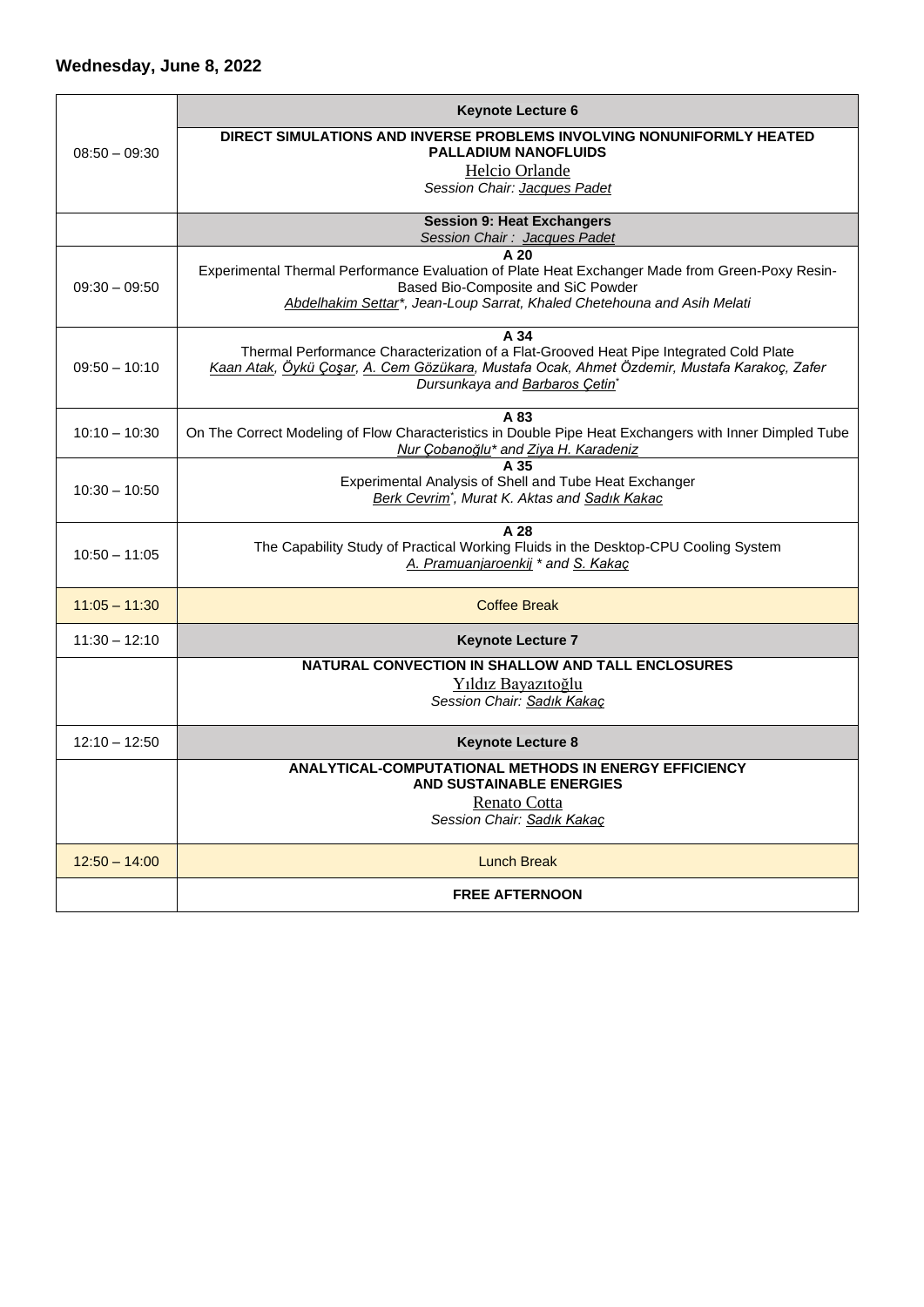## **Thursday, June 9, 2022**

|                 | <b>Session 10: Thermal Systems</b><br>Session Chair: Anchasa Pramuanjaroenkij, Matthias H. Buschmann                                                                                                     |
|-----------------|----------------------------------------------------------------------------------------------------------------------------------------------------------------------------------------------------------|
|                 | A 96                                                                                                                                                                                                     |
| $08:50 - 09:10$ | Effect of Thermal Interface Materials for High-Power Led Lighting Applications<br>Ömer Refik Sözbir*                                                                                                     |
| $09:10 - 09:30$ |                                                                                                                                                                                                          |
| $09:30 - 09:50$ | A 33<br>Isogeometric and Nurbs-Enhanced Boundary Element Analysis of a Heat Conduction Problem<br>Özgür Can Gümüş, Besim Baranoğlu and Barbaros Çetin*                                                   |
| $09:50 - 10:10$ | A 73<br>The Effect of Permanent Magnet Location on the Performance of Ferrofiuld Based SPNCmL<br>Selim Can Bozkır*, Nur Çobanoğlu, Serkan Doğanay, Ziya Haktan Karadeniz and Alpaslan Turgut             |
| $10:10 - 10:50$ | <b>Keynote Lecture 9</b>                                                                                                                                                                                 |
|                 | INNOVATIVE APPROACH FOR COOLING USING WATER AND NANOFLUIDS IN MINI CHANNELS<br>Ziad Saghir<br>Session Chair: Anchasa Pramuanjaroenkij                                                                    |
| $10:50 - 11:10$ | <b>Coffee Break</b>                                                                                                                                                                                      |
|                 | <b>Session 11: Forced Convection 2</b><br>Session Chair: Mehmet Akif Ezan                                                                                                                                |
| $11:10 - 11:30$ | A 25<br>Investigation of the Thermohydraulics of an EGS Project in Turkey: Comparative Assessment of Water and<br>CO <sub>2</sub> As Heat Transfer Fluid<br>A. C. Benim <sup>*</sup> and A. Çiçek        |
| $11:30 - 11:50$ | A 38<br>Ferrohydrodynamics in Laminar Pipe Flow<br>Matthias H. Buschmann                                                                                                                                 |
| $11:50 - 12:10$ |                                                                                                                                                                                                          |
| $12:10 - 12:30$ | A 26<br>Computational and Experimental Investigation of Flow and Convective Heat Transfer along Rough Surfaces<br>C. Özman, F. Gül, M. Diederich, A. C. Benim <sup>*</sup> and U. Janoske                |
| $12:30 - 12:50$ | A 86<br>Experimental Energy Balance of Turbulent Forced Convection in Thick-Walled Heat Generating Tube with<br><b>Temperature Dependent Properties</b><br>Aziz H. Altun and Eyub Canli*                 |
| $12:50 - 14:00$ | <b>Lunch Break</b>                                                                                                                                                                                       |
| $14:00 - 14:40$ | <b>Keynote Lecture 10</b>                                                                                                                                                                                |
|                 | REGENERATIVE STIRLING MACHINES FOR THE PRODUCTION OF WORK, HEATING AND COOLING:<br>THERMO-PHYSICAL PHENOMENA AND TECHNOLOGICAL CONSIDERATIONS<br>François Lanzetta<br>Session Chair: M. Ziad Saghir      |
|                 | <b>Session 12: Thermal Process 2 (Virtual)</b><br>Session Chair: Ali Cemal Benim                                                                                                                         |
| $14:40 - 14:55$ | A 29<br>SVR Based Temperature Prediction of Cylindrical Tube Banks in Cross Flow Having Arbitrary Heaters<br>Rojo Kurian Daniels, Vikas Kumar, Satyendra Singh Chouhan and Aneesh Prabhakar*             |
| $14:55 - 15:10$ | A 55<br>Effect of Nanoparticle Shape on Nanofluid Flow in Conical Helical Tube<br>Fethi M. Altunay, Majdi A. M. Ali, Mehmet Gurdal <sup>*</sup> , Hayati Kadir Pazarlioğlu, Kamil Arslan And Engin Gedik |
| $15:10 - 15:25$ | A 44<br>Entropy Study of Water in Carbon Nanotube Surface with Uneven Hydrophobicity<br>Hamed Esmaeilzadeh, Majid Charmchi, Hongwei Sun                                                                  |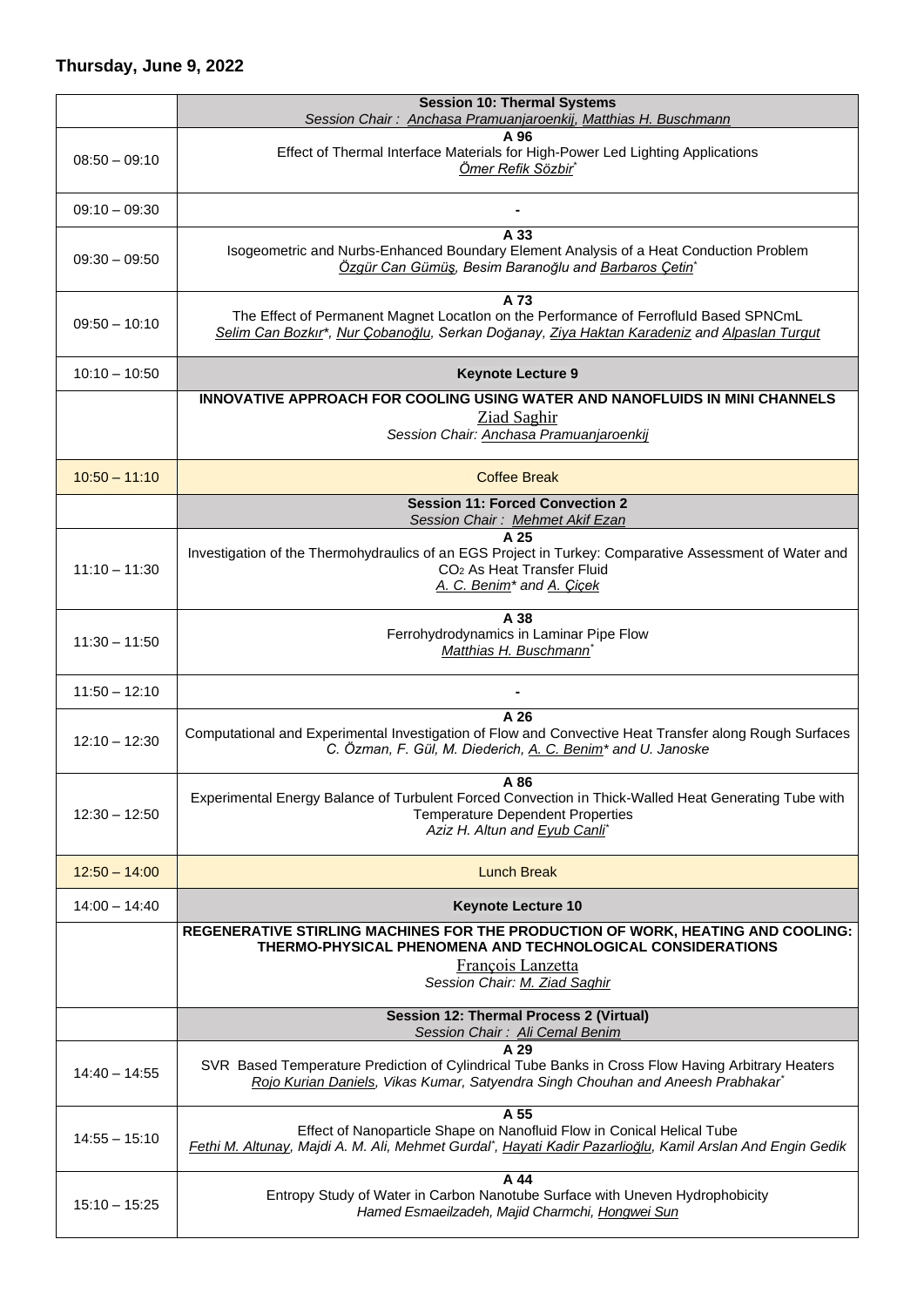| $15:25 - 15:40$ | A 93<br>Effect of the Surface Radiation on Jet Impingement Cooling of a Concave Surface<br>Melisa Albayrak, Bugra Sarper*, Soner Birinci, Mehmet Saglam and Orhan Aydin                                                                                                                                 |
|-----------------|---------------------------------------------------------------------------------------------------------------------------------------------------------------------------------------------------------------------------------------------------------------------------------------------------------|
| $15:40 - 15:55$ | A 51<br>On the Thermal Interaction Between Geothermal Boreholes with Groundwater Flows Using Asymptotic<br><b>Expansion Techniques</b><br>Javier Rico <sup>*</sup> and Miguel Hermanns                                                                                                                  |
| $15:55 - 16:10$ | A 58<br>A Velocity-Vorticity Approach to Analyze the Solid and Porous Fins Effect on Heat Transfer Performance in<br>a Differentially Heated Cubical Cavity<br>Xuan Hoang Khoa Le and Mikhail A. Sheremet                                                                                               |
| $16:10 - 16:30$ | <b>Coffee Break</b>                                                                                                                                                                                                                                                                                     |
|                 | <b>Session 13: Numerical Analysis 2 (Virtual)</b><br>Session Chair: Barbaros Cetin, Ziya Haktan Karadeniz                                                                                                                                                                                               |
| $16:30 - 16:45$ | A 59<br>Numeriacal Study of The Melting Behaviour of a Biobased Phase Change Material<br>M, Djenane <sup>*</sup> , T. Boukelia, El Wakil, Y. Kabar and M. Rebay                                                                                                                                         |
| $16:45 - 17:00$ | A 36<br>Thermal Modelling of Hydrothermal Carbonization Pilot-Scale Reactor for Bio-Waste Processing<br>B. Morrone <sup>*</sup> , M.L. Mastellone, D. Battaglia, A. Capone and L. Zaccariello                                                                                                           |
| $17:00 - 17:15$ | A 61<br>Non-gray Radiation Modeling of Methanol Swirling Flame<br>N. Kumar* and A. Bansal                                                                                                                                                                                                               |
| $17:15 - 17:30$ | A 97<br>Transient Behavior of Non-Uniform Pulsating Heat Pipes Under Different Heat Loads<br>Burak Markal* and Alperen Evcimen                                                                                                                                                                          |
| $17:30 - 17:45$ | A 82<br>Improvement of a PV Panel Cooling by Using a Microchannel Heat Sink<br>B, Bouhabel, T. Boukelia, Y. Kabar* and M. Rebay                                                                                                                                                                         |
| $17:45 - 18:00$ | A 43<br>Enhancing DCMD Efficiency For Desalination at Module Scale Through Dual Heat Recovery and Retentate<br>Recirculation<br>Emerson B. dos Anjos <sup>*</sup> , Abdul O. Cárdenas Gómez, Luz E. Peñaranda Chenche, João A. Lima, Carolina P.<br>Naveira-Cotta, Renato M. Cotta and Kleber M. Lisboa |
| $18:00 - 18:15$ | A 46<br>A Review of Flammable Gases from Human Waste Sludge as a Potential Source of Energy<br>Maryam Ghaffari*, Shazia Ali, Maria Mavroulidou and Alex Paurine                                                                                                                                         |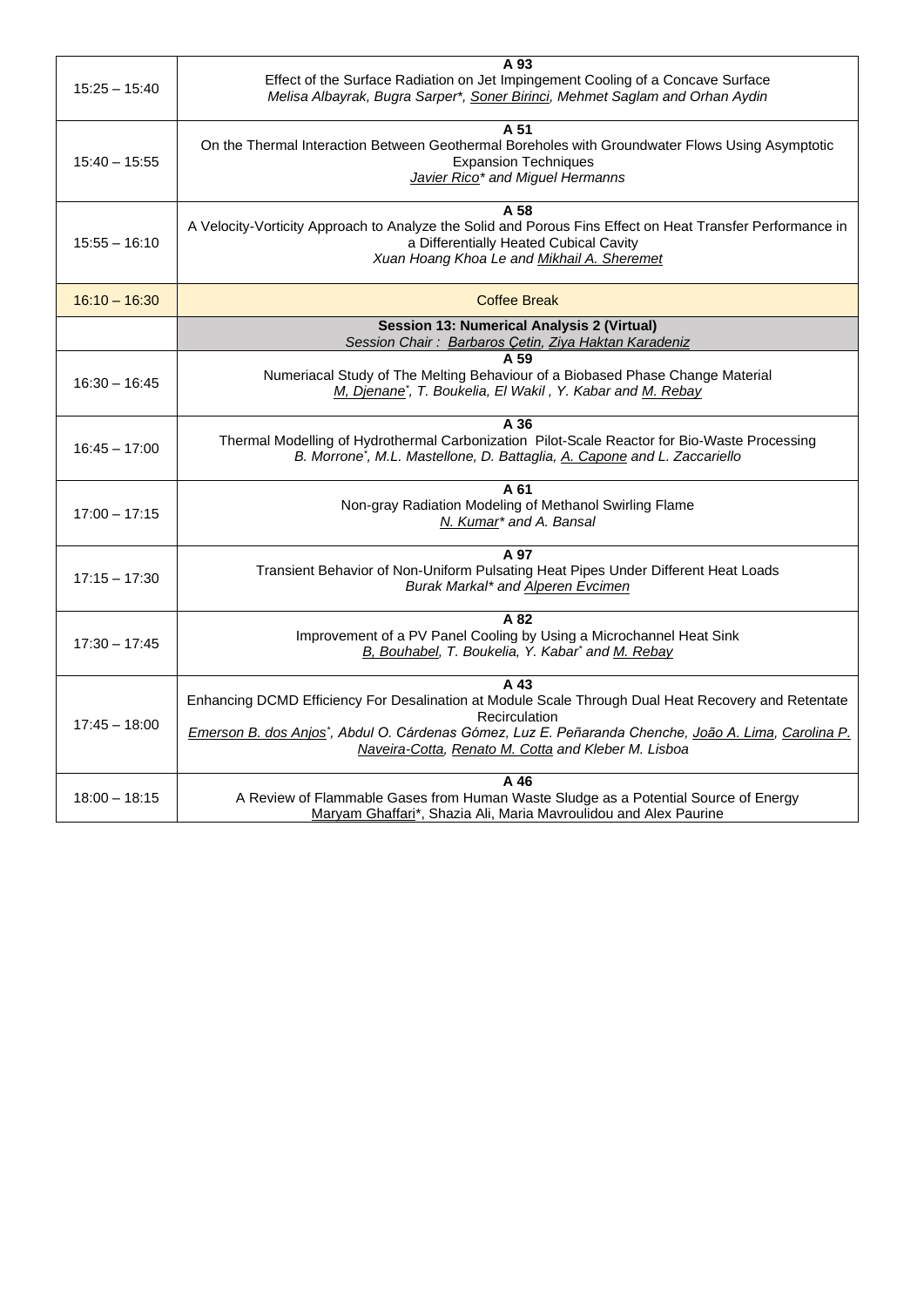## **Friday, June 10, 2022**

|                 | Session 14: Convection with and without Phase Change (Virtual)<br>Session Chair: Barbaros Çetin, Ziya Haktan Karadeniz                                                                                     |
|-----------------|------------------------------------------------------------------------------------------------------------------------------------------------------------------------------------------------------------|
| $08:50 - 09:05$ | A 85<br>Influence of Pillar Surfaces on Enhanced Ice Plug Melting Performance in Flow Channel of Proton Exchane<br>Membrane Fuel Cell<br>Sheng Xu, Bifeng Yin* and Fei Dong                                |
| $09:05 - 09:20$ | A 62<br>Thermo-Fluid Analysis of Mini-channel Heat Sinks for High Flux Dissipation<br>Nabil Bessanane*, Mohamed Si-Ameur and Mourad Rebay                                                                  |
| $09:20 - 09:35$ | A 70<br>Natural Convection in a Porous Cavity: The Roads to Chaos<br>Saad Adjal*, Sabiha Aklouche-Benouaguef and Belkacem Zeghmati                                                                         |
| $09:35 - 09:50$ | A 56<br>A Numerical Investigation on the Thermo-Hydraulic Performance of Dimpled Fin Configurations in a<br>Rectangular Channel<br>Pazarlıoğlu. H.K., Gürdal. M.*, Tekir. M., Altunay, F.M. and Arslan. K. |
| $09:50 - 10:05$ | A 72<br>Thermal and Dynamic Similarity Between a Transitional Spot and Fully Developed Turbulent Wall Flow<br>B. Arrondeau <sup>*</sup> , S. Tardu and O. Doche                                            |
| $10:05 - 10:20$ | Experimental Comparison of Heat and Flow Characteristics of Rectangular Finned Heat Sink and Flat Plate<br>Using Single Nozzle Impingement Air Jet<br>Altug Karabey* and Denizhan Bozdogan                 |
| $10:20 - 10:40$ | <b>Coffee Break</b>                                                                                                                                                                                        |
|                 | Session 15: Micro/Nanoscale Heat Transfer (Virtual)                                                                                                                                                        |
|                 | Session Chair: Matthias H. Buschmann, Mehmet Akif Ezan                                                                                                                                                     |
| $10:40 - 10:55$ | A 81<br>Aspect Ratio Influence on Natural Convection in a Rotating Differentialy-Heated Cavity<br>S.A. Mikhailenko <sup>*</sup> and M.A. Sheremet                                                          |
| $10:55 - 11:10$ | A 80<br>Effect of Heat-Generated Element Location on Natural Convection of Nanofluid with Temperature-<br>Dependent Thermal Properties in a Cavity<br>Marina S. Astanina* and Mikhail A. Sheremet          |
| $11:10 - 11:25$ | A 41<br>Enhancement of Heat Transfer Using Nanofluid in Minichannel Heat Exchanger with Cavities<br>S. Djellouli* and EG. Filali                                                                           |
| $11:25 - 11:40$ | A 78<br>Influence of a Ribbed Structure on the Pseudoplastic Nanofluid Thermogravitational Convection in a Cavity<br>with a Heat-Generated Element<br>Daria S. Loenko* and Mikhail A. Sheremet             |